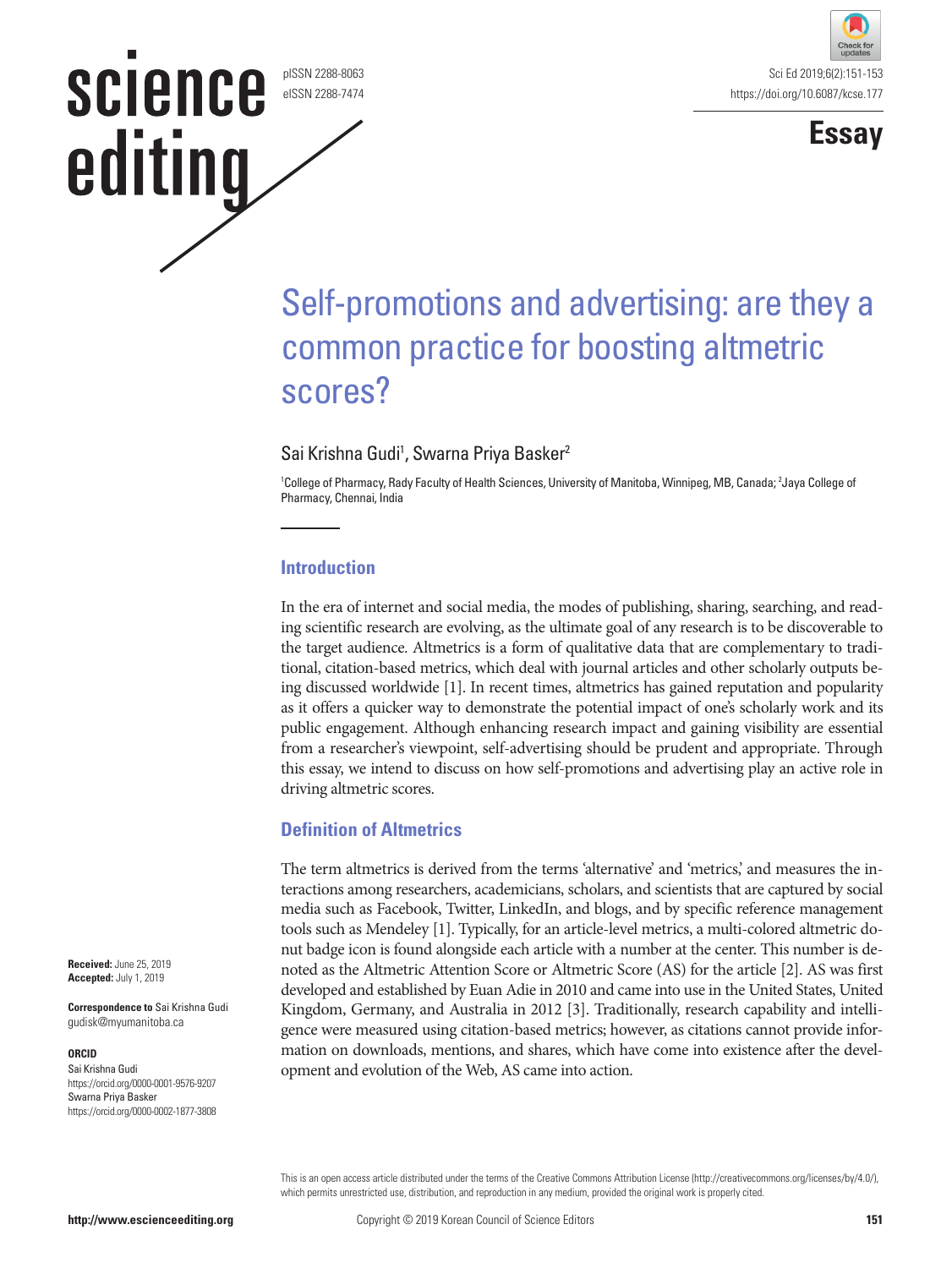

#### **Functions of AS**

Traditional scholarly metrics such as journal impact factor (JIF) are often used as an evaluation tool to appraise publications of individual researchers. Citations are the established metric for impact evaluation and are more meaningful than the metrics of the journal [4]. Further, the h-index is a popular metric to quantify an individual's scientific research output. However, AS can track the number of views, downloads, bookmarks, shares, and mentions of a published paper in policy documents, press releases, news outlets, and references in Wikipedia [5]. Thus, these scores have become undoubtedly crucial to researchers given that they measure dissemination, and act as an indicator of influence and impact of their published scholarly work. AS considers and measures various parameters such as individual collaboration, international collaboration, institution impact, JIF, journal open accessibility, and field type when generating scores [6].

The ultimate goal of any research is to promote and showcase the findings to reach the target audience, which could, in turn, enhance the reputation and career progression of a researcher. Online media channels, including blogging sites and the mass social media networks such as Twitter, have soon become essential communication channels for scientists to generate and discuss ideas, find collaborators, and disseminate research both within their communities and to the general public [7]. As AS's provide an initial and immediate assessment of a research article's future scholarly impact, researchers are inclined toward social media, which is freely available and convenient for engagement. However, the citations of an article cannot be predicted based on AS. The number of times an article is discussed on the altmetric platform is an essential indicator of its impact and contribution to the research world. AS is useful to rank research outputs based on attention gained by that particular article; however, it cannot estimate anything about research quality [8]. Promoting research on social media can play a vital role in gaining visibility, which eventually may improve AS, and thus gain a more diverse impact than that achieved by citation-based metrics; further, it may analyze the societal impact of certain scholarly publications. However, AS is relatively new and more research is required for their use. Even when a publication lacks citations, AS can act as a potential measure of the value of research outputs, thereby providing an independent assessment of research engagement with the public and their feedback. However articles can sometimes receive online attention for the wrong reasons. For example, if an article contains flaws or any surrounding controversies and is then discussed on social media, the article would still receive a high AS for inaccurate work. Moreover, discussions and mentions can be purchased

to increase a paper's AS, and publishers could also collaborate with specific news agencies to increase the coverage of their research articles by the mainstream media [9].

#### **Ways to Publicize Scholarly Work**

Social media enables one to share ideas and receive an immediate response to the sharing activities. Because of its quick response and efficiency, it has attracted the attention of the scientific community in parallel to the traditional forms of scholarly communication. With the presence of social media, newer articles have an inherent advantage of having a higher AS over older ones. There are different ways in which individuals can publicize their work online, e.g., tweeting, which is the most significant contributor to altmetrics, posting on Facebook and LinkedIn, blogging, and adding references of published works to Wikipedia and other public information platforms [10]. At times, even journals promote their published articles on social media for greater outreach, engagement and improved dissemination. Nowadays, a formal publication of scholarly work in a peer-reviewed journal is not considered to be the final step, and publicizing and promoting the published work, which are potentially beneficial to the target population, science community, and the broader society, are treated to be equally important. The tools under the umbrella of altmetrics allow researchers to move out from the traditional closed system to the open Web to share their ideas and findings; receive comments; and get their research referenced and peer-reviewed from a wide range of diversified users. However, not everyone will encourage such promotions and respond positively to it. Moreover, these may also create unwanted noise on the Web.

#### **Complementary Roles of Altmetrics to Bibliometrics**

From a recent survey, there are approximately 10.9 million mentions of new stories till date in the metadata of journals, and a majority of the attention was noticed after the emergence of AS (i.e., after 2012), which represents an increase in self-promotions of research on social media [3]. Presence of a positive correlation between social media mentions and future citations suggest that online activity may anticipate the traditional measure of scholarly impact [6]. Thus, AS and online activity have the potential to boost future citation rates. However, altmetrics are a complement to, and not a replacement for, factors like informed peer review and citation-based metrics [11]. Findings from a recent study suggest that in countries with limited access to the internet and social media services, the utility and reach of altmetrics may be limited, indicating a clear-cut dependence of AS on social media [12].